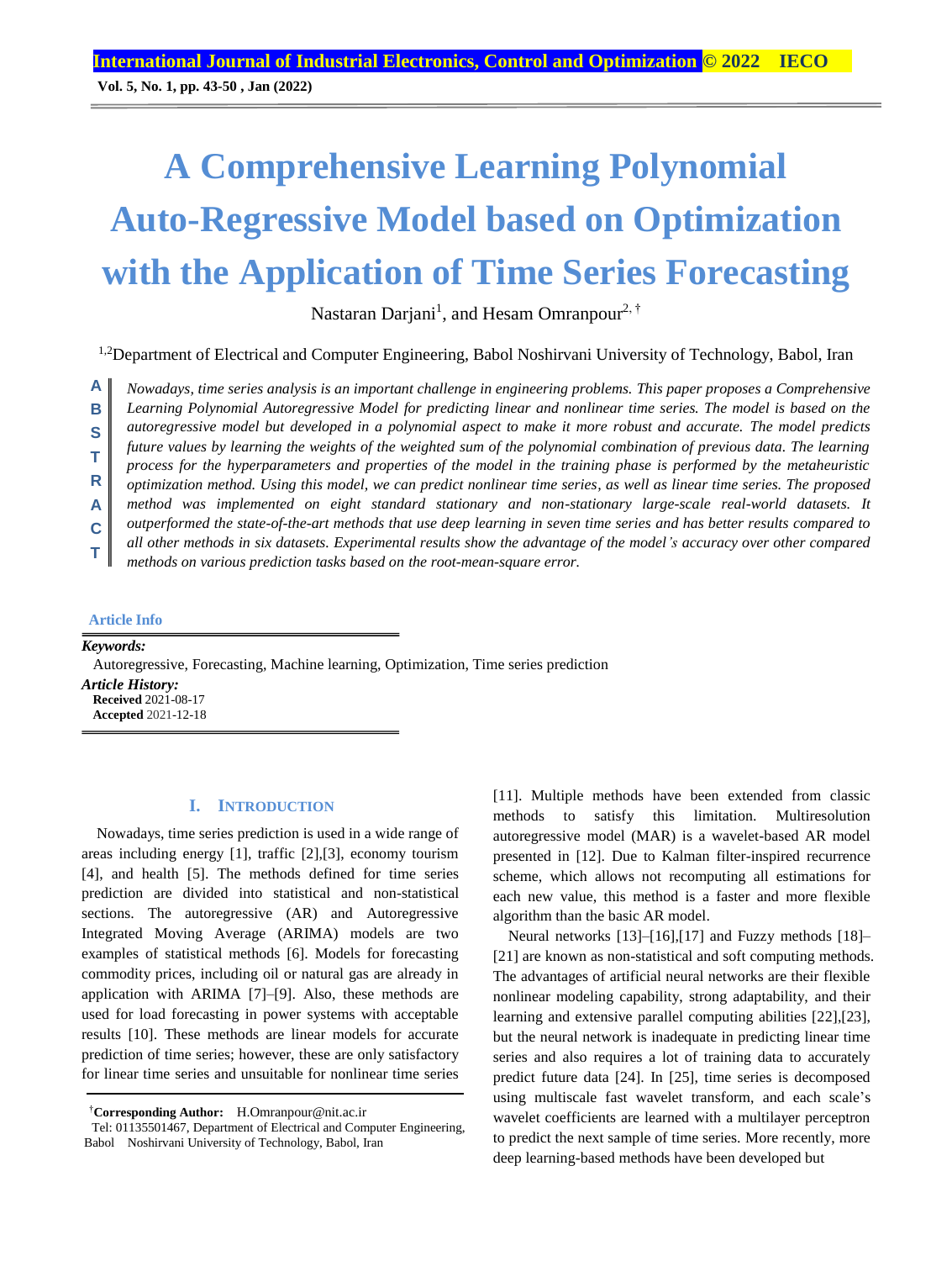#### **Algorithm I.** Fitness Function

*Input: particles Output: RMSE /\* decoding particles to matrix of weight matrix and bias \*/ 1: for each number j of time series window do 2: for each power i of CLPAR model do 3: set i-th particle from j-th part with n size particles to w(i, j) 4: end for 5: end for 6: set last particle to bias /\* predict last data of windows with weight and bias based on Equ. 3 \*/ 7: for each position i in time series window do 8: set 0 to p*

- *9: for each number j of time series window do*
- *10: for each power k of CLPAR model do*
- *11: set power k of i-th data in j-th window multiplied by w(j, k) to p*
- *12: end for*
- *13: end for*
- *14: set p + bias to ypredict(i)*

*15: end for*

*/\* calculate RMSE by applying Equ. 5 \*/*

*16: set square sum of (y – ypredict)<sup>2</sup> divided by size of y to RMSE*

these methods also have the same advantages and disadvantages. High-order Fuzzy Cognitive Maps (HFCMs) are learned via Convolutional Neural Network (CNN) deep learning networks in [26].

Fuzzy methods predict the time series using a function-estimation approach by one or more fuzzy rules [27]. In these methods, every sample of time series is used to evaluate parameters of the fuzzy model and then the error of test data reported [28],[29]. In [30], the Adaptive-Network-Based Fuzzy Inference System (ANFIS) is employed by using a hybrid learning procedure. In [27], sparse autoencoder (SAE) extracts features from the original time series and feeds them to an HFCM predictor. A combination of HFCMs with SAE output is used to calculate the predicted time series. Another FCM-based method is mentioned in [31], where HFCMs are combined with Haar wavelet transform to manage nonstationary time series.

In the real world, time series are composed of linear and non-linear parts. The abovementioned methods are only appropriate for either linear or non-linear time series. As the nonlinear part of the time series dominates the linear part, the nonlinear models produce a satisfactory result. The same outcome is achieved when the linear part of the time series is greater than the nonlinear part. In either case, one part of the time series is ignored, which reduces the prediction accuracy [32].

## **II. PROPOSED MODEL**

This paper introduces a polynomial model generalized from the classic AR model in which nonlinear properties, besides linear ones, are considered. The method provides nonlinearity with the possibility of having different powers of previous data points. Section II introduces the proposed model with two phases of training and testing algorithms. In section III, the RMSE value of the proposed method is compared with the other methods

#### **TABLE I**

RMSE IN TESTING AND TRAINING DATA REPRESENTED BY THE BEST POLYNOMIAL DEGREE AND WINDOW SIZE

| Dataset                               | ed    |        | R-squar Testing Training<br><b>RMSE RMSE</b> | Optimal<br>polynomial window<br>degree | Optimal<br>size |
|---------------------------------------|-------|--------|----------------------------------------------|----------------------------------------|-----------------|
| Sunspot                               | 0.839 | 16.947 | 13.06                                        | 1                                      | 13              |
| Mackey-Glass                          | 0.996 | 0.007  | 0.0077                                       | $\overline{c}$                         | 6               |
| $S\&P 500$ stock<br>index             | 0.988 | 10.247 | 10.69                                        | 1                                      | 9               |
| Monthly milk<br>production            | 0.992 | 6.839  | 5.91                                         | 1                                      | 14              |
| Monthly closings<br>of the Dow-Jones  | 0.993 | 22.549 | 21.46                                        | $\mathcal{D}_{\mathcal{L}}$            | 37              |
| Monthly critical<br>radio frequencies | 0.945 | 0.320  | 0.32                                         | 3                                      | 49              |
| $CO2$ (ppm)                           | 0.996 | 0.357  | 0.37                                         | 1                                      | 17              |
| <b>Monthly Lake</b><br>Erie levels    | 0.913 | 0.336  | 0.24                                         | 3                                      | 28              |

. Section IV presents the concluding points. AR-based methods make accurate predictions of linear time series but they are unable to predict nonlinear real-world problems [12]. The proposed model can be considered an extension of the AR model. Equ. (1) is used in AR-based models from a prediction that is the linear sum of the previous amounts [33].

$$
Y_t = \sum_{i=1}^p \varphi_i Y_{t-i} + \varepsilon_t \tag{1}
$$

But, the behavioral pattern of the series might not be entirely linear, so this paper presents an equation that does not have this limitation. A separate coefficient is assigned for each power of  $y_{(t-i)}$  data. An  $\varepsilon_t$  bias value is also considered. Equ. (2) is achieved by simplifying Equ. (1). The sum of  $\varepsilon_i$  is replaced by  $ε$  in Equ. (2).

$$
Y_t = \varepsilon + \sum_{i=1}^p \varphi_i Y_{t-i} \tag{2}
$$

On the other hand, if the different powers of the  $y_{t-i}$  data are used to predict  $y_t$ , this sum will reach a large amount, so in addition to inserting the coefficient, data is also normalized. We consider an equation consisting of two sigmas. One is on the powers of  $y_{t-i}$  and the other on the sum of these values on the preceding  $p$  data. The sum of the two sigmas, which were mentioned above, is considered for every number in the time series. Finally, this equation is presented for modeling in this paper. Equ[. \(3\)\(6\)](#page-2-0) need to learn the coefficients. The extended polynomial capability enables the method to satisfy nonlinear time series prediction although, with a much bigger search space, it can be challenging to estimate the parameters. Given that a window with the length  $p$  is used for prediction and also the upper limit of polynomial degree is  $n$ , learning is done in a space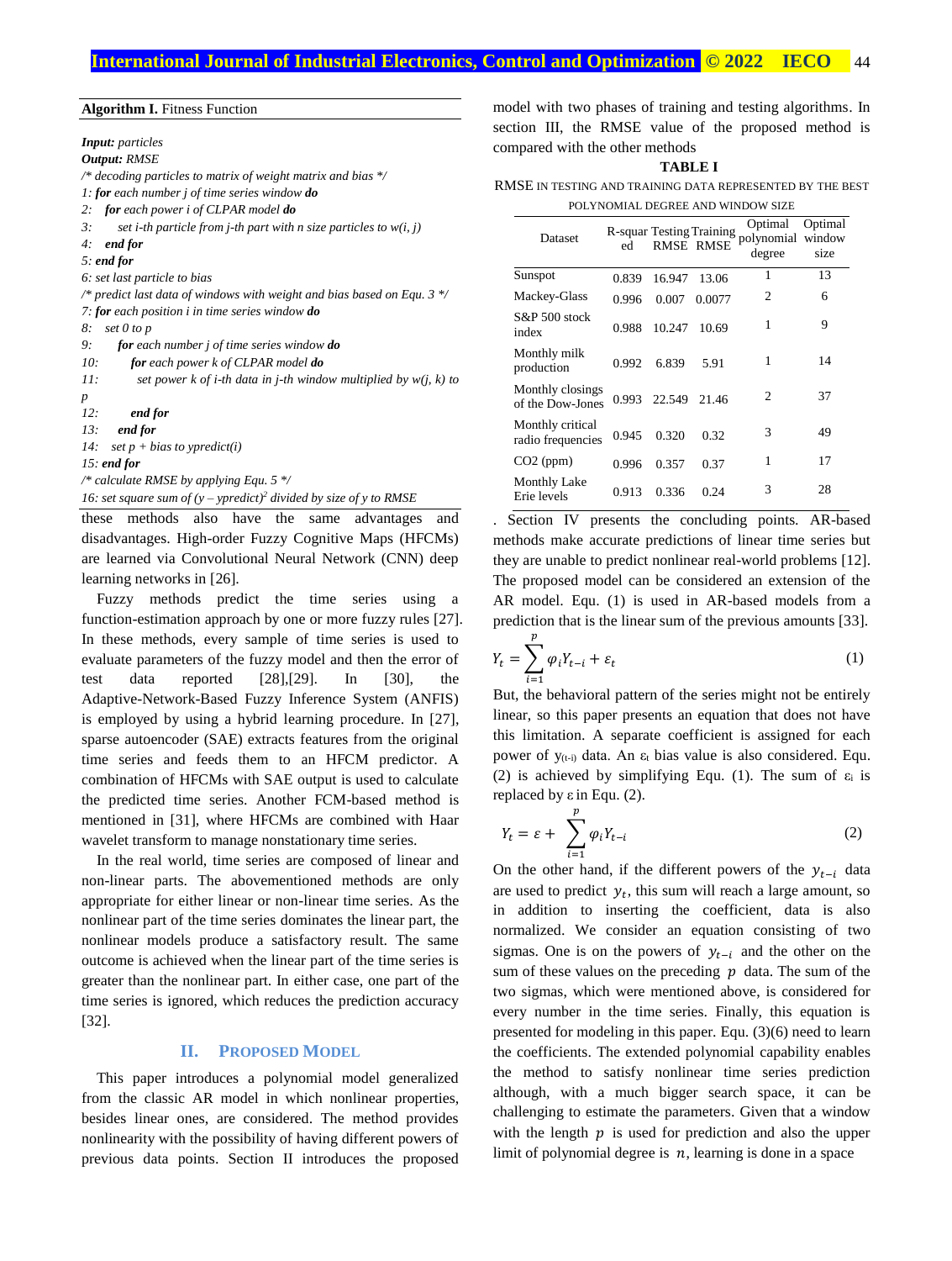| COME ARISON WITH OTHER EREDICTION MODELS IN TERMS OF RIVIDE |              |                                    |                                |                                  |                                |                                   |                                 |                                            |                                                         |  |  |
|-------------------------------------------------------------|--------------|------------------------------------|--------------------------------|----------------------------------|--------------------------------|-----------------------------------|---------------------------------|--------------------------------------------|---------------------------------------------------------|--|--|
| Dataset                                                     | <b>CLPAR</b> | <b>CNN-FCM</b><br>$[25]$<br>(2020) | <b>RNN</b><br>$[25]$<br>(2020) | <b>SAE-FCM</b><br>[26]<br>(2019) | Wavelet-HFCM<br>[30]<br>(2018) | <b>ANFIS</b><br>[29]<br>(classic) | AR<br>Model<br>[6]<br>(classic) | Multiresolution<br>AR model [12]<br>(2005) | ScaleNet-Multiscale<br>Neural Network [24]<br>(classic) |  |  |
| Sunspot time<br>series                                      | 16.947       | 17.949                             | 19.292                         | 17.390                           | 18.916                         | 22.753                            | 35.262                          | 19.186                                     | 19.901                                                  |  |  |
| Mackey-Glass<br>time series                                 | 0.007        | 0.0013                             | 0.0005                         | 0.0009                           | 0.004                          | 0.001                             | 0.035                           | 0.002                                      | 0.005                                                   |  |  |
| S&P 500 stock<br>index                                      | 10.247       | 20.816                             | 27.896                         | 11.893                           | 16.105                         | 14.935                            | 17.897                          | 16.041                                     | 17.696                                                  |  |  |
| Monthly milk<br>production per<br>cow                       | 6.839        | 30.474                             | 29.253                         | 7.931                            | 8.258                          | 9.578                             | 57.717                          | 37838                                      | 27.113                                                  |  |  |
| Monthly<br>closings of the<br>Dow-Jones<br>industrial index | 22.549       | 25.190                             | 26.232                         | 21.335                           | 23.159                         | 57.526                            | 29.822                          | 26.733                                     | 28.532                                                  |  |  |
| Monthly<br>critical radio<br>frequencies                    | 0.320        | 0.567                              | 0.613                          | 0.490                            | 0.547                          | 0.651                             | 0.902                           | 0.662                                      | 0.652                                                   |  |  |
| $CO2$ (ppm) at<br>Mauna Loa                                 | 0.357        | 0.731                              | 1.420                          | 0.366                            | 0.56                           | 0.91                              | 1.35                            | 0.812                                      | 1.695                                                   |  |  |
| <b>Monthly Lake</b><br>Erie levels                          | 0.336        | 0.391                              | 0.374                          | 0.359                            | 0.377                          | 0.458                             | 0.638                           | 0.39                                       | 0.402                                                   |  |  |

**TABLE II** COMPARISON WITH OTHER PREDICTION MODELS IN TERMS OF RMSE

with the size  $p \times n$ . This space reaches  $(p \times n) + 1$  by inserting the epsilon bias value. This search space is bigger than that of the classic method with  $n + 1$  estimation. These coefficients are learned from an optimization perspective. GWO is used to find the best values for these coefficients and epsilon [34].

$$
Y_t = \varepsilon + \sum_{j=1}^n \sum_{i=1}^p \varphi_{ij} Y_{t-i}^j
$$
 (3)

*A. Model Training Level*

The training algorithm is as follows:

- Normalizing the data
- $\bullet$  Windowing the data: Segmentation into  $p$ -size data per  $y_t$
- Learning the coefficients with GWO: Calculating the output for each window using Equ. [\(3\)](#page-2-0) and obtaining RMSE as fitness

where the algorithm input is time series and outputs are the best  $\varphi$  and  $\varepsilon$ .

*1) Normalization Phase:* In this phase, all the data is placed in the range [0, 1] as follows,

$$
d_i = \left(\frac{d_i - \min}{\max - \min}\right) \tag{4}
$$

where *min* and *max* stands for minimum and maximum data, respectively and  $d_i$  is the *i*-th data in time series.

*2) Windowing Phase:* In this section, data is prepared and resized to *p* to fit in Equ. [\(3\).](#page-2-0) For example, for time series with the length *L* and window of 3, windowing consists of each data with its previous two data, and the number of rows is  $t = L - p + 1$ .

*3) Learning the Coefficients:* We must obtain the weights for Equ[. \(3\)](#page-2-0) according to the windowing phase. In the windowing phase, there are  $T length - p + 1$  equations with ( $p \times$ ) − 1 unknowns (weights) where *Tlength* is the time series size. Weights of these equations are achieved by using an optimizer. The optimizer used here is grey wolf optimization [34].

<span id="page-2-0"></span>To code the particles existing in optimization search space (wolves in GWO), an  $n \times p$  matrix and an epsilon variable are used. The  $n \times p$  matrix shows the weights of particles (wolves) in Equ[. \(3\).](#page-2-0)

Inputs of the fitness function are trained windowed data and a particle (wolf). By using the coefficients and inserting them in Equ. [\(3\)\(6\),](#page-2-0) the RMSE of the trained window is returned as output. RMSE, which calculates the difference between the original time series and the predicted one, is obtained using Equ. [\(5\)](#page-2-1) where *L* is the length of time series and  $x_i$  and  $y_i$  stand for the predicted time series and the normalized original time series, respectively [30]. Algorithm I shows the pseudo-code of the fitness function.

$$
RMSE = \sqrt{\frac{\sum_{i=1}^{L} (x_i - y_i)^2}{L}}
$$
(5)

## *B. Model Testing*

<span id="page-2-1"></span>In this section, outputs of the training data that include best weights and epsilon are used in Equ. (3) to predict the testing data.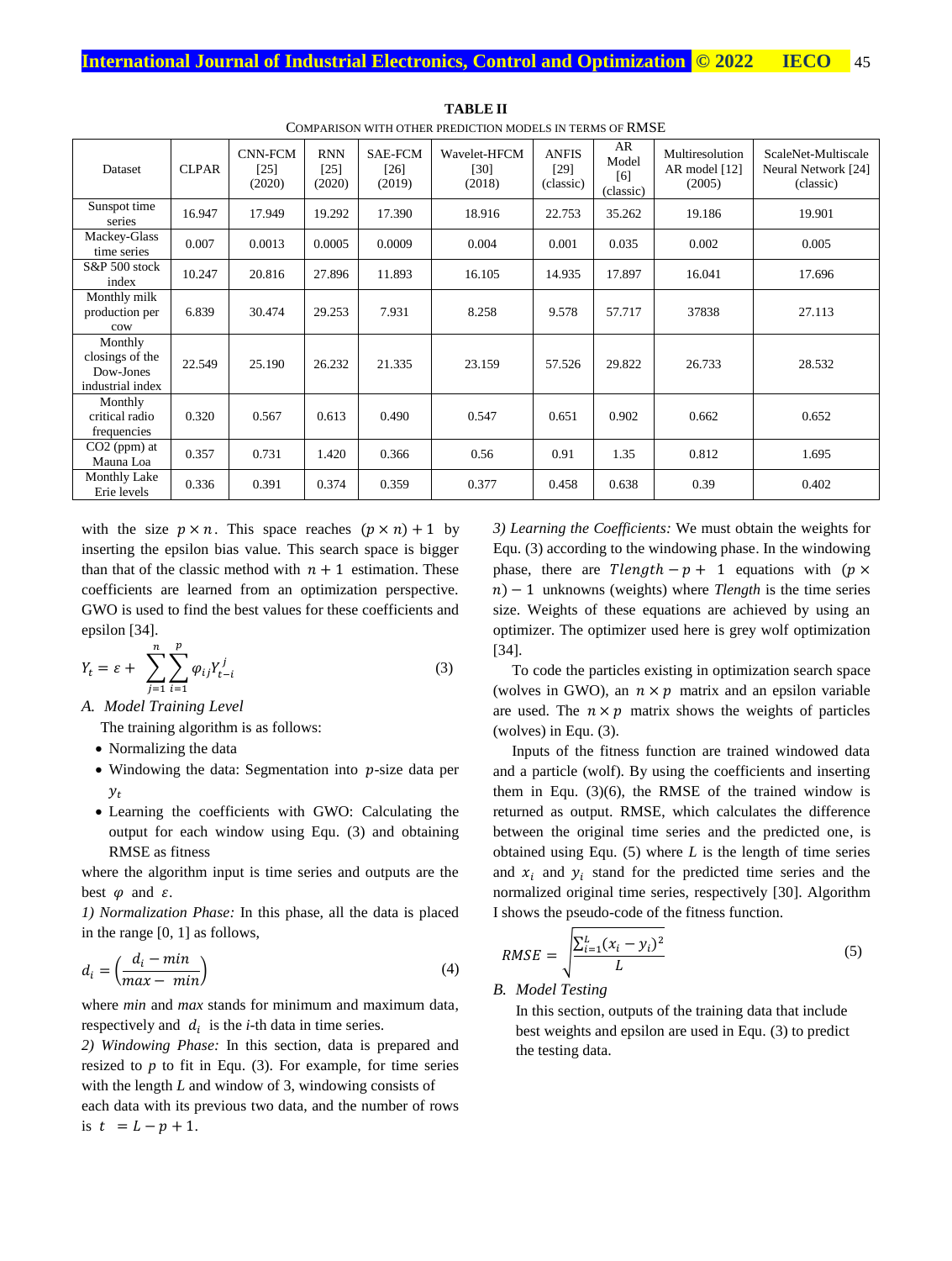

**Fig. 1.** RMSE in different window sizes and polynomial degrees. The horizontal axis is window size and different colors of the line represent the maximum polynomial degree in Equ. (3).

## III. EXPERIMENTAL RESULT

This section presents the results of the implemented experiments on real data. First, we introduce the datasets. The results of the implementation are then presented along with analysis and comparison with other methods.

## *A. Datasets*

To show the efficiency of the suggested model, we use eight benchmark time series with distinct characteristics. The first one is the sunspot time series that has recorded the annual amount of sunspots from 1700 to 1987, which includes a total of 289 observations and has often been used by other researchers [31],[35]–[40]. The second dataset contains a total of 251 recorded observations, used in associated publications [31],[41]–[46] and accessible from the Yahoo finance website [47]. It concerns the day-to-day price of the S&P 500 stock index from 1 June 2016 to 1 June 2017. The third dataset records a total of 168 observations in the monthly manufacturing of milk in pounds from January 1962 to December 1975 [48]. In the fourth dataset, the index of Dow-Jones Industrial monthly closing has recorded a total of 291 observations from August 1968 until August 1981 [49]. The fifth dataset includes 240 observations that reflect the highest radio frequency used in Washington, D.C. between May 1934 and April 1954 in [50]. The sixth dataset relates to 192 observations [51] recording  $CO<sub>2</sub>$  (ppm) at Mauna Loa from 1965 to 1980 and the seventh dataset, including 600 observations [52], contains the monthly Lake Erie level from 1921 to 1970. A first-order nonlinear differential delay equation is described by Equ. (6). The last dataset, the chaotic Mackey-Glass time series [53], is derived from that. This time series validates the effectiveness of prediction models in [31],[35],[36],[54]–[57]. The dataset of the Mackey-Glass time series was acquired by solving the fourth-order Runge-Kutta algorithm with 1000 points from  $t = 124$  to  $t =$ 



**Fig. 2.** Original time series and predicted time series in (A) training data, (B) testing data.

1123 by solving Equ. [\(6\).](#page-3-0) In addition, the initial conditions  $\mathbf{x(0)}$  and  $\tau$  are set to 1.2 and 17, respectively [31].

<span id="page-3-0"></span>
$$
\dot{x} = \frac{0.2x(t-\tau)}{1+x^{10}(t-\tau)} - 0.1x(t)
$$
\n(6)

Each dataset is divided into testing and training. Given that the time series prediction is applied to forecast future data, the time series in the experiments in this paper is broken into two parts of testing and training at one point. This segmentation causes the next *k*-th data to be predicted as well as the next data.

# *B. Survey of the Effect of Window Size and Polynomial Degree*

This section presents the results of the implementation of the proposed method on the eight databases introduced in the previous section with different window sizes and polynomial degrees. Fig. 1 shows the RMSE levels of the testing data for the sunspot time series. Graph row represents the size of the window and each curve represents a polynomial degree. As the window size and polynomial degree increase, the complexity of the model increases. On the other hand, the search space for learning weights also increases so the optimizer may not be able to produce the optimized results in a limited time. Therefore, test errors are more likely to occur for large n and p values with the same number of iterations. Table I presents the best values for polynomial degree and window length for each dataset. Due to the unlimited statistics range of RMSE ( $[0, +\infty)$ ), which is not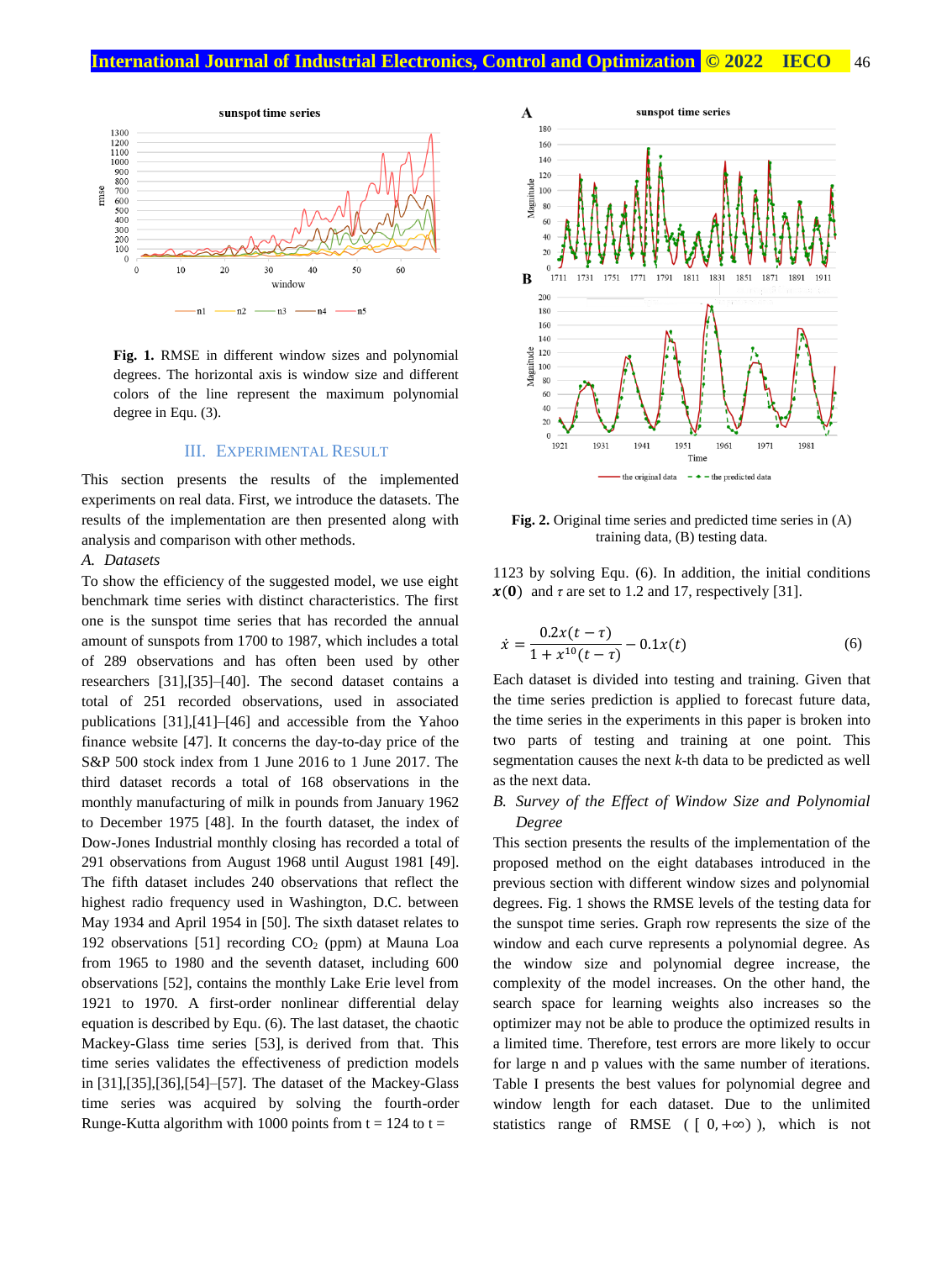informative about the quality of regression performance individually,



**Fig. 3.** The original and predicted data in the testing and training datasets.

R-squared values are shown in Table I. It can be determined how well the independent variables can account for the variance of the dependent variables, which is defined as follows [58]:

$$
R^{2} = 1 - \frac{\sum_{i=1}^{L} (x_{i} - y_{i})^{2}}{\sum_{i=1}^{L} (\bar{y} - y_{i})^{2}}
$$
(7)

where  $x_i$  is the predicted *i*-th value and  $y_i$  and  $\bar{y}$  are the original corresponding time series and their means, respectively.

#### *C. Implementation Results After Parameter Tuning*

In this section, charts are provided using the best values obtained based on Table I. Fig. 2 shows the original data and also the data that has been predicted by the proposed model over time on the sunspot time series. Fig. 2 contains the predicted training (A) and predicted testing (B) data. Also, to determine the deviation rate of the data predicted from the actual data, scatter plots of the sunspot dataset are shown in Fig. 3.

One of the challenges in nonstationary time series is to obtain periodicity. The periodicity presented in Fig. 2 is obtained by averaging the distance between adjacent peaks (valleys). This frequency (periodicity) is not necessarily nonstationary (periodicity). Therefore, the frequency in the time series might be obtained by multiplying the frequency existing in Fig. 3 to a natural number. By comparing the columns of the periodicity table and the window size in Table I, it can be observed that the defined periodicity is a numerical coefficient of the optimal window size. This coefficient in the Mackey-Glass time series, milk production per cow, monthly critical Mauna Loa, and the model can predict these data as a sum of linear coefficients of the pre-data. But, this value is greater than 1 for datasets of Mackey-Glass time series, monthly closings of the Dow-Jones industrial index, monthly critical radio frequencies, and monthly Lake Erie levels, which means the pattern in the data from the previous window is polynomial.

*D. Comparison against other methods*

This section compares the proposed method with other state-of-the-art and classical prediction methods in terms of RMSE value. Table II shows the results of this comparison. The classic statistical AR model [6] is suitable for linear time series. However, this method cannot satisfy nonlinear and nonstationary time series, which are more likely to exist in the real world. Therefore, the RMSE results of more complex time series for this method are not as good as those of the other methods. This method has the worst RMSE value in half of the tested time series against other ones. Multiresolution AR model [12] is an extended method of AR model, which uses wavelet theory to break complex time series into multiple linear time series and AR model to them. This method is slightly better than the AR model. Moreover, it is faster than the classic method because of the recurrence scheme, which removes some recomputing stages of estimations. Artificial neural networks and deep learning methods [25],[26] are functional and flexible for the nonstationary time series. But, these methods need a huge amount of data to train in order to make a reliable prediction and be robust. In Tabel II, RMSE values for these methods have mixed results. The RNN method [26] has the worst accuracy in the S&P stock index time series and is the second-worst method in the CO2 time series. In contrast, it has the best RMSE for the Mackey-Glass time series against other methods. Moreover, ScaleNet-Multiscale Neural Network [25] has average results compared to other methods except for the CO2 Mauna Loa time series, which has the highest error against other ones. The weak results in these methods are caused by not having enough training data in comparison to lots of estimation parameters. Fuzzy methods [27], [30], [31] use fuzzy rules to estimate the parameters of the given function. Although these methods have the closest results to the proposed method, the function-estimation approach in these models can be complicated and does not have robustness and flexibility for many time series. In [26], HFCMs learn via deep learning networks to have the flexibility of the neural networks in addition to the simplicity of the fuzzy methods. For most time series, the suggested modeling technique can provide maximum accuracy and still obtain remarkable predictions for a further time series. In Dow-Jones industrial index time series, the SAE-FCM method has slightly higher RMSE than the proposed method. All other methods have lower RMSE than CLPAR in the Mackey-Glass time series except for the classic AR model. In fact, in all datasets, the proposed method outperforms the classic AR model, which is the model that CLPAR derives from it. Regardless of the Mackey-Glass time series, CLPAR entirely outperforms ANN-based methods and has lower error against fuzzy methods in six out of the seven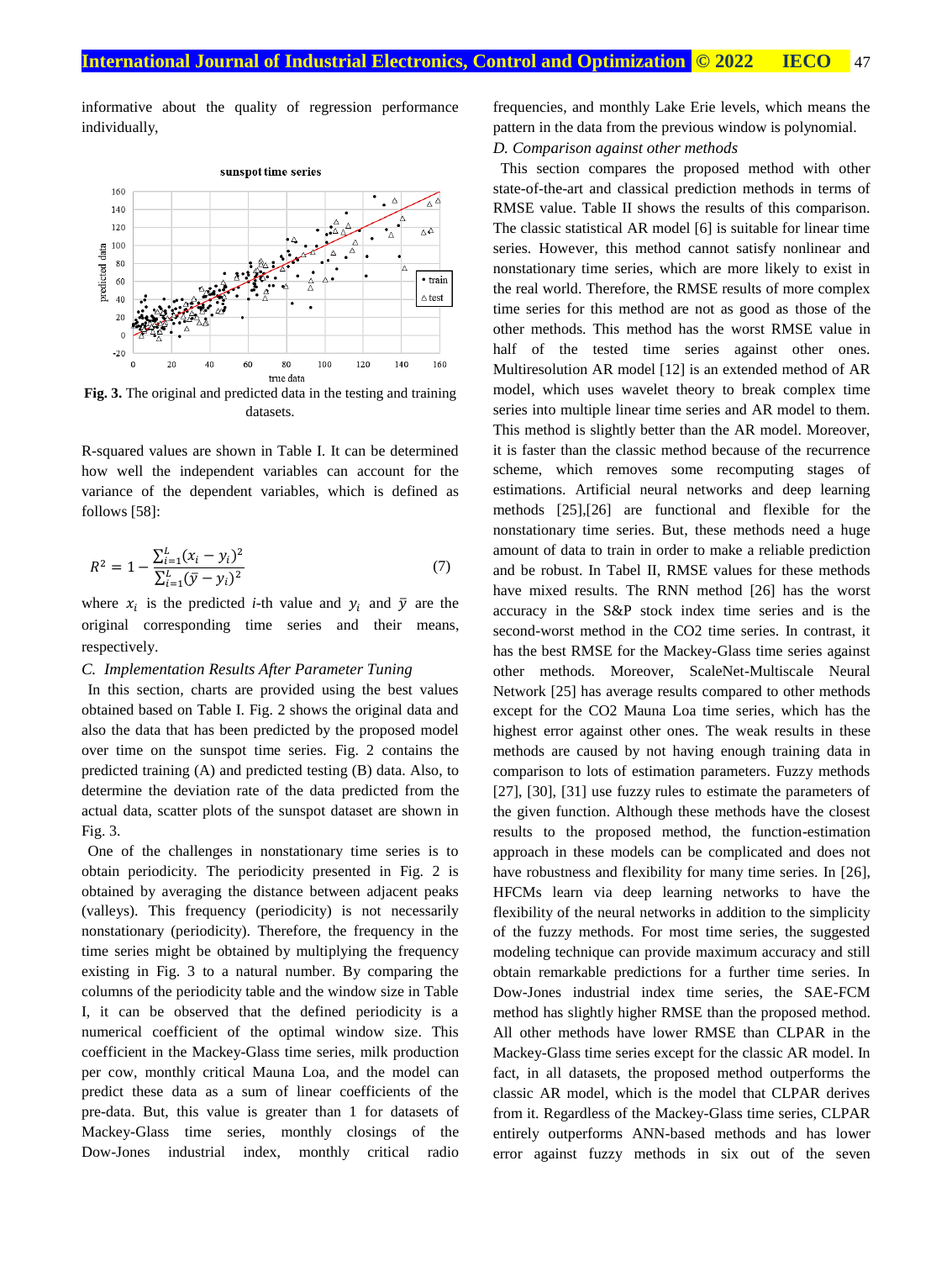benchmarks.

# IV. CONCLUSIONS

In this paper, we proposed a model for predicting time series. One of the classic models for this purpose is the AR model, which is developed to predict linear time series. The described model is based on the AR model generalized to include nonlinear properties besides linear ones. The classic autoregressive model has a coefficient of previous data. The proposed model also uses the same idea to consider the linear property, and to satisfy the nonlinearity property, we considered coefficients of powers of pre-data. These coefficients learn from training data with a grey wolf optimizer.

The proposed prediction modeling method was applied to several datasets, which yielded satisfactory results. In six out of eight datasets, this model achieved the highest accuracy against other methods. In the remaining dataset, the Mackey-Glass time series, an acceptable error value was achieved in terms of RMSE. It is suggested that other optimizations and learning methods can be used to improve the accuracy of the CLPAR method until better accuracy is achieved in the Mackey-Glass dataset.

#### ACKNOWLEDGMENT

The authors gratefully acknowledge the Babol Noshirvani University of Technology for the financial support for the present research through a research grant.

#### **REFERENCES**

- [1] V. Ediger, S. Akar, *ARIMA forecasting of primary energy demand by fuel in Turkey*, Energy Policy. 35 (2007) 1701– 1708.
- [2] M. Khashei, F.M. Rafiei, M. Bijari, Hybrid fuzzy auto-regressive integrated moving average (FARIMAH) model for forecasting the foreign exchange markets, *Int. J. Comput. Intell. Syst. 6* (2013) 954–968.
- [3] K. Kumar, V.K. Jain, *Autoregressive integrated moving averages (ARIMA) modelling of a traffic noise time series*, Appl. Acoust. 58 (1999) 283–294.
- [4] F.-L. Chu, A fractionally integrated autoregressive moving average approach to forecasting tourism demand, *Tour. Manag*. 29 (2008) 79–88.
- [5] H.-K. Yu, N.-Y. Kim, S.S. Kim, C. Chu, M.-K. Kee, Forecasting the number of human immunodeficiency virus infections in the Korean population using the autoregressive integrated moving average model, Osong Public Heal. Res. Perspect. 4 (2013) 358–362.
- [6] G. Zheng, J.L. Starck, J.G. Campbell, F. Murtagh, Multiscale transforms for filtering financial data streams, J. Comput. Intell. Financ. 7 (1999).
- [7] M.D. Chinn, M. LeBlanc, O. Coibion, The predictive characteristics of energy futures: Recent evidence for crude

oil, natural gas, gasoline and heating oil, Nat. Gas, Gasol. Heat. Oil (October 2001). UCSC Econ. Work. Pap. (2001).

- [8] C. Morana, A semiparametric approach to short-term oil price forecasting, Energy Econ. 23 (2001) 325–338.
- [9] W.K. Buchanan, P. Hodges, J. Theis, Which way the natural gas price: an attempt to predict the direction of natural gas spot price movements using trader positions, Energy Econ. 23 (2001) 279–293.
- [10] M.T. Hagan, S.M. Behr, *The time series approach to short term load forecasting, IEEE Trans*. Power Syst. 2 (1987) 785–791.
- [11] G.E.P. Box, G.M. Jenkins, Time series analysis: forecasting and control, Holden-Day, 1976. https://books.google.com/books?id=1WVHAAAAMAAJ.
- [12] O. Renaud, J.-L. Starck, F. Murtagh, Wavelet-based combined signal filtering and prediction, IEEE Trans. Syst. Man, Cybern. Part B. 35 (2005) 1241–1251.
- [13] G. Zhang, B.E. Patuwo, M.Y. Hu, Forecasting with artificial neural networks: *The state of the art, Int. J. Forecast*. 14 (1998) 35–62.
- [14] T.-S. Quah, B. Srinivasan, Improving returns on stock investment through neural network selection, *Expert Syst. Appl.* 17 (1999) 295–301.
- [15] L.R. Rabiner, A tutorial on hidden Markov models and selected applications in speech recognition, Proc. IEEE. 77 (1989) 257–286.
- [16] J. Roman, A. Jameel, Backpropagation and recurrent neural networks in financial analysis of multiple stock market returns, in: Proc. HICSS-29 29th Hawaii Int. Conf. Syst. Sci., 1996: pp. 454–460.
- [17] S. A. Ghoreishi, and H. Khaloozadeh, "Application of Covariance Matrix Adaptation-Evolution Strategy to Optimal Portfolio," *International Journal of Industrial Electronics, Control and Optimization*, Vol. 2, No. 2, pp. 81-90, 2019.
- [18] A. Setare, O. Hesam, M. Homayun, Application of a fuzzy method for predicting based on high-order time series, in: 2014 Iran. Conf. Intell. Syst., 2014: pp. 1–6.
- [19] H.-K. Yu, Weighted fuzzy time series models for TAIEX forecasting, *Phys. A Stat. Mech. Its Appl.* 349 (2005) 609– 624.
- [20] S.-M. Chen, Forecasting enrollments based on fuzzy time series, Fuzzy Sets Syst. 81 (1996) 311–319.
- [21] K. Huarng, Heuristic models of fuzzy time series for forecasting, *Fuzzy Sets Syst*. 123 (2001) 369–386.
- [22] J.L. Ticknor, A Bayesian regularized artificial neural network for stock market forecasting, Expert Syst. Appl. 40 (2013) 5501–5506.
- [23] L. Wang, Y. Zeng, T. Chen, Back propagation neural network with adaptive differential evolution algorithm for time series forecasting, Expert Syst. Appl. 42 (2015) 855– 863.
- [24] T.C. Jo, The effect of virtual term generation on the neural-based approaches to time series prediction, in: 2003 4th Int. Conf. Control Autom. Proc., 2003: pp. 516–520.
- [25] A.B. Geva, ScaleNet-multiscale neural-network architecture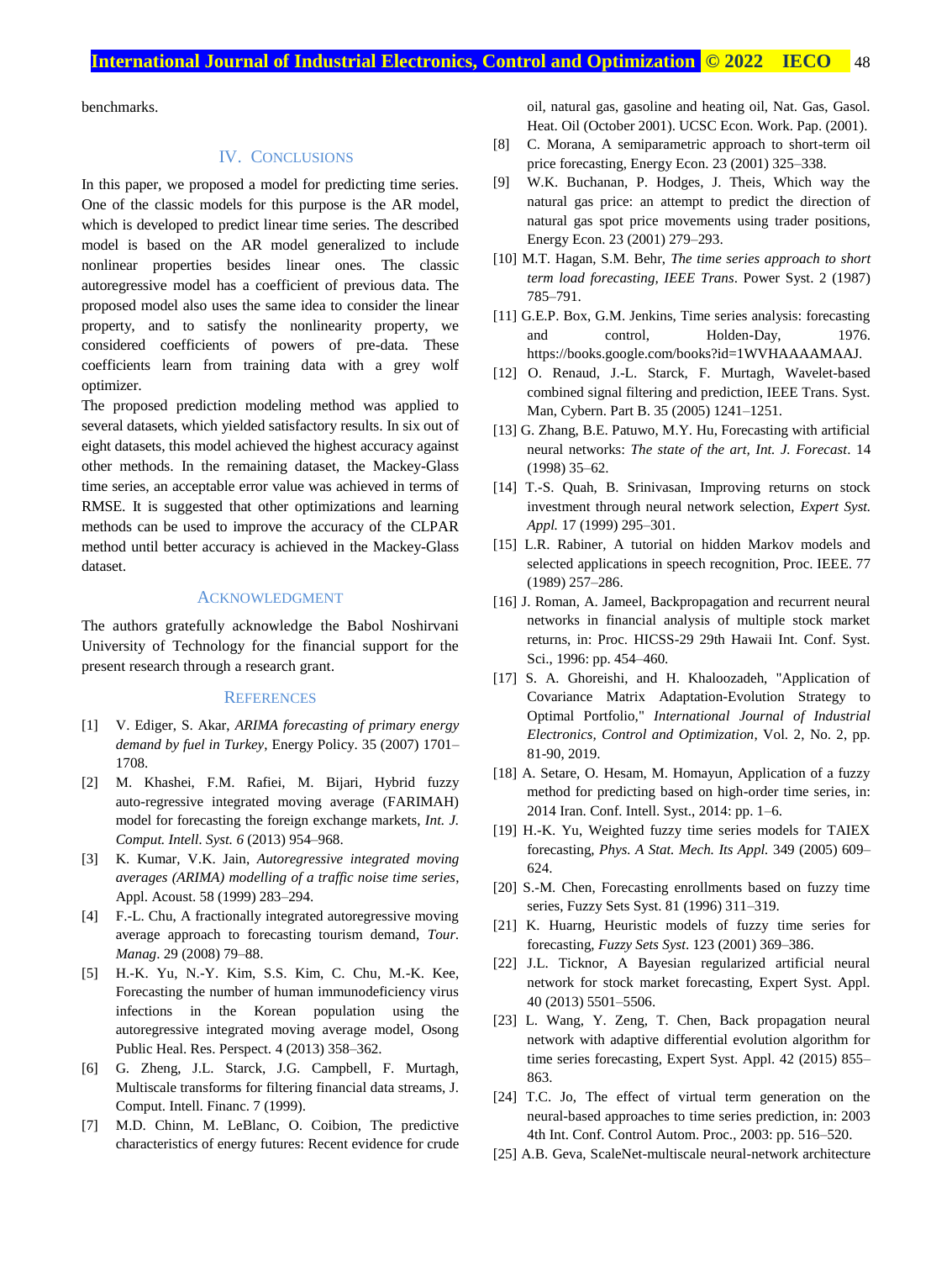for time series prediction, IEEE Trans. Neural Networks. 9 (1998) 1471–1482.

- [26] P. Liu, J. Liu, K. Wu, CNN-FCM: System modeling promotes stability of deep learning in time series prediction, Knowledge-Based Syst. 203 (2020) 106081. doi:10.1016/j.knosys.2020.106081.
- [27] K. Wu, J. Liu, P. Liu, S. Yang, Time Series Prediction Using Sparse Autoencoder and High-order Fuzzy Cognitive Maps, IEEE Trans. Fuzzy Syst. (2019). doi:10.1109/TFUZZ.2019.2956904.
- [28] J.G. Carvalho Jr, C.T. Costa Jr, Identification method for fuzzy forecasting models of time series, Appl. Soft Comput. 50 (2017) 166–182.
- [29] O.C. Yolcu, F. Alpaslan, Prediction of TAIEX based on hybrid fuzzy time series model with single optimization process, Appl. Soft Comput. 66 (2018) 18–33.
- [30] J.-S. Jang, ANFIS: adaptive-network-based fuzzy inference system, IEEE Trans. Syst. Man. Cybern. 23 (1993) 665– 685.
- [31] S. Yang, J. Liu, Time-series forecasting based on high-order fuzzy cognitive maps and wavelet transform, IEEE Trans. Fuzzy Syst. 26 (2018) 3391–3402.
- [32] E. Bas, E. Egrioglu, C.H. Aladag, U. Yolcu, Fuzzy-time-series network used to forecast linear and nonlinear time series, Appl. Intell. 43 (2015) 343–355.
- [33] H. Akaike, Fitting autoregressive models for prediction, Ann. Inst. Stat. Math. 21 (1969) 243–247.
- [34] S. Mirjalili, S.M. Mirjalili, A. Lewis, Grey Wolf Optimizer, Adv. Eng. Softw. 69 (2014) 46–61. doi:10.1016/j.advengsoft.2013.12.007.
- [35] W. Lu, J. Yang, X. Liu, W. Pedrycz, The modeling and prediction of time series based on synergy of high-order fuzzy cognitive map and fuzzy c-means clustering, Knowledge-Based Syst. 70 (2014) 242–255.
- [36] S. Soltani, On the use of the wavelet decomposition for time series prediction, Neurocomputing. 48 (2002) 267–277.
- [37] H.S. Lopes, W.R. Weinert, EGIPSYS: an enhanced gene expression programming approach for symbolic regression problems, Int. J. Appl. Math. Comput. Sci. 14 (2004) 375– 384.
- [38] C. Ferreira, Gene expression programming: mathematical modeling by an artificial intelligence, Springer, 2006.
- [39] H. Cao, L. Kang, Y. Chen, J. Yu, Evolutionary modeling of systems of ordinary differential equations with genetic programming, Genet. Program. Evolvable Mach. 1 (2000) 309–337.
- [40] Y. Peng, C. Yuan, X. Qin, J. Huang, Y. Shi, An improved gene expression programming approach for symbolic regression problems, Neurocomputing. 137 (2014) 293– 301.
- [41] S.T.A. Niaki, S. Hoseinzade, Forecasting S&P 500 index using artificial neural networks and design of experiments, J. Ind. Eng. Int. 9 (2013) 1.
- [42] R. Majhi, G. Panda, G. Sahoo, A. Panda, A. Choubey, Prediction of S&P 500 and DJIA stock indices using particle swarm optimization technique, in: 2008 IEEE

Congr. Evol. Comput. (IEEE World Congr. Comput. Intell., 2008: pp. 1276–1282.

- [43] R. Tsaih, Y. Hsu, C.C. Lai, Forecasting S&P 500 stock index futures with a hybrid AI system, Decis. Support Syst. 23 (1998) 161–174.
- [44] M. Martens, Measuring and forecasting S&P 500 index-futures volatility using high-frequency data, J. Futur. Mark. Futur. Options, Other Deriv. Prod. 22 (2002) 497– 518.
- [45] E. Hajizadeh, A. Seifi, M.H.F. Zarandi, I.B. Turksen, A hybrid modeling approach for forecasting the volatility of S&P 500 index return, Expert Syst. Appl. 39 (2012) 431– 436.
- [46] S.A. Hamid, Z. Iqbal, Using neural networks for forecasting volatility of S&P 500 Index futures prices, J. Bus. Res. 57 (2004) 1116–1125.
- [47] Yahoo, GSPC historical prices j S&P 500 stock, (n.d.). https://finance.yahoo.com/quote/%5EGSPC/history?p=%5 EGSPC (accessed August 16, 2019).
- [48] Monthly milk production: pounds per cow. Jan 62 Dec 75, (n.d.). https://datamarket.com/data/set/22ox/monthly-milk-produc tion-poundsper-cow-jan-62-dec-75#!ds=22ox&display=lin e (accessed August 16, 2019).
- [49] Monthly closings of the Dow-Jones industrial index, Aug. 1968 - Aug. 1981, (n.d.). https://datamarket.com/data/set/22v9/monthlyclosings-of-t he-dow-jones-industrial-index-aug-1968-aug-%0A1981#!d s=22v9&display=line (accessed August 16, 2019).
- [50] Monthly critical radio frequencies in Washington, D.C., May 1934 - April 1954, (n.d.). https://datamarket.com/data/set/22u2/monthlycritical-radio -frequencies-in-washington-dc-may-1934-april-1954-these frequencies-reflect-the-highest-radio-frequency-that-can-be -used-forbroadcasting#!ds=22u2&display=line.
- [51] Co2 (ppm) mauna loa, 1965-1980, (n.d.). https://datamarket.com/data/set/22v1/co2-ppm-mauna-loa-1965-%0A1980#!ds=22v1&display=line (accessed August 16, 2019).
- [52] Monthly Lake Erie levels 1921 1970, (n.d.). https://datamarket.com/data/set/22pw/monthly-lake-erie-le vels-1921-%0A1970#!ds=22pw&display=line (accessed August 16, 2019).
- [53] M.C. Mackey, L. Glass, Oscillation and chaos in physiological control systems, Science (80-. ). 197 (1977) 287–289.
- [54] H.J. Song, C.Y. Miao, Z.Q. Shen, W. Roel, D.H. Maja, C. Francky, Design of fuzzy cognitive maps using neural networks for predicting chaotic time series, Neural Networks. 23 (2010) 1264–1275.
- [55] C.-F. Juang, Y.-W. Tsao, A self-evolving interval type-2 fuzzy neural network with online structure and parameter learning, IEEE Trans. Fuzzy Syst. 16 (2008) 1411–1424.
- [56] B.-T. Zhang, P. Ohm, H. Mühlenbein, Evolutionary induction of sparse neural trees, Evol. Comput. 5 (1997) 213–236.